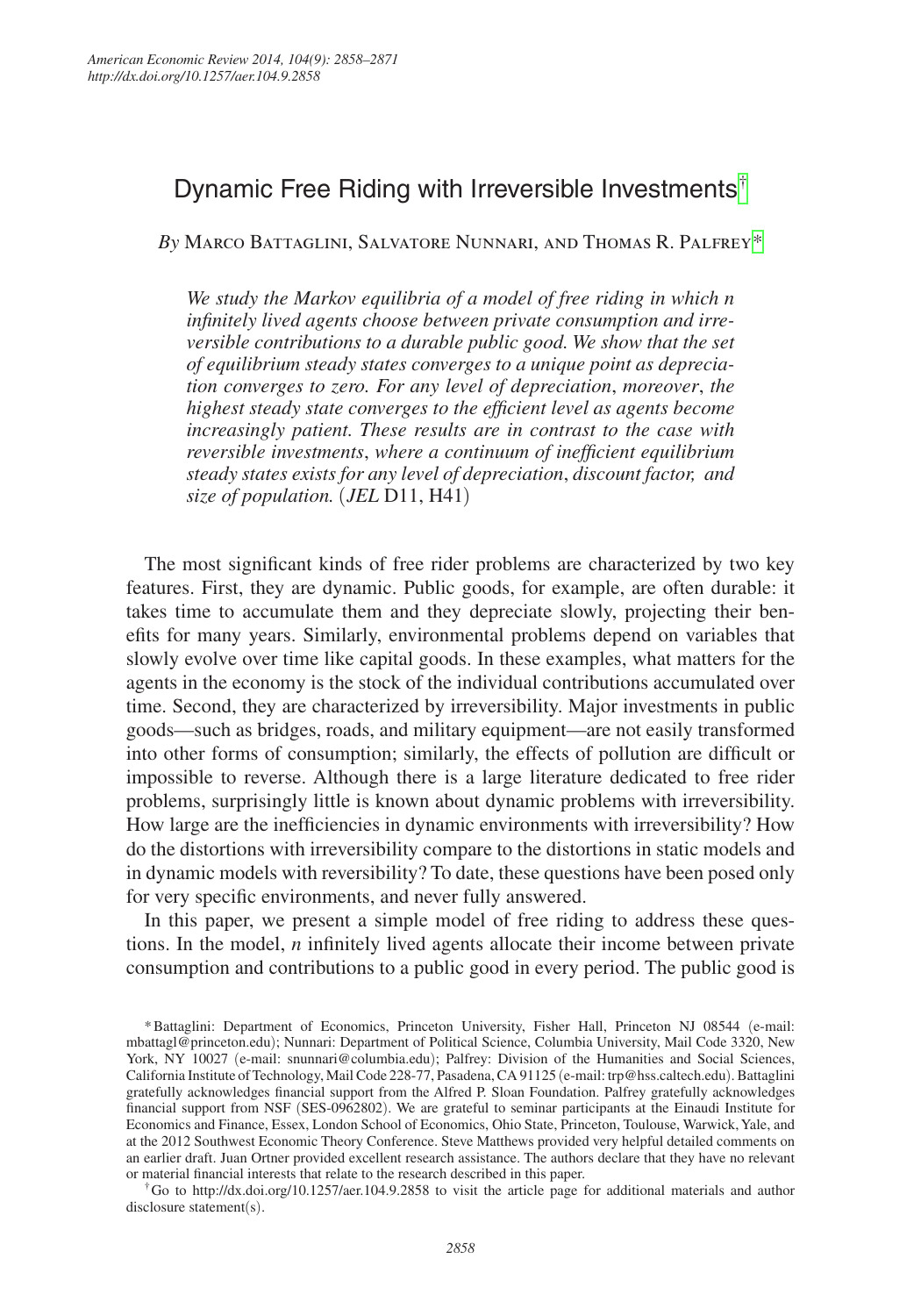durable and depreciates at a rate *d*. We study the properties of the Markov equilibria in which the public good is irreversible. We present three main results. First, we show that, for any group size and rate of depreciation, the steady state of the best Markov equilibrium converges to the efficient steady state as the agents' discount factor converges to one. Second, as depreciation converges to zero, the set of steady states converges to a unique point. It follows that, when the discount factor is high and depreciation is low, all equilibrium steady states are close to efficient. Third, however, convergence to the steady state is inefficiently slow. From these results we draw two general conclusions on dynamic free rider games with irreversibility: (i) contrary to what happens with the more widely studied case with reversible investments, multiplicity of steady-state equilibria is not an issue when depreciation is small; (ii) the problem with dynamic free riding with irreversibility is not so much an inefficient steady state, but an inefficiently slow accumulation path.

These results are related to two strands of literature. First, they are related to the large literature on dynamic public good games with reversibility. As in our work, this literature has studied the inefficiencies arising in the Markov equilibria of dynamic public goods games. Contrary to our work, however, this literature has focused exclusively on environments with reversible investments.<sup>[1](#page-1-0)</sup> In contrast, our approach is general enough to allow sharp comparisons of equilibrium public good investments with and without reversibility. The comparisons we obtain show clearly that the irreversibility of investments is very important in modeling dynamic free rider problems. With reversibility, for any group size, discount factor, or rate of depreciation, there is always a continuum of equilibrium steady states, most of which are very inefficient. Irreversibility, therefore, has a *beneficial* effect on welfare because it eliminates the many inefficient equilibria that arise in economies with reversibility.

The second strand of literature to which our paper is related is the research on monotone contribution games, notably Lockwood and Thomas (2002) and Matthews (2013). [2](#page-1-1) In these papers, the techniques used to fully characterize subgame perfect equilibria require that players have a dominant strategy of zero contribution in the stage game and the depreciation rate is exactly zero. This literature has been focused on the comparison of the most efficient subgame perfect equilibria in economies with reversibility (when the actions can increase and decrease) and with irreversibility (when the actions cannot decrease), and it arrives at a conclusion that is essentially the opposite of ours. While we find that irreversibility is beneficial, its main finding is that, when the discount factor is sufficiently high, irreversibility always induces less efficient allocations because it limits the effectiveness of trigger strategies in punishing deviations. That conclusion, however, critically depends on the assumption that players have a dominant strategy in the stage game of zero contribution,

<span id="page-1-0"></span><sup>1</sup>Classic contributions include Levhari and Mirman (1980) and Fershtman and Nitzan (1991). More recent works include Dockner and Long (1993); Dutta and Radner (2004); Rubio and Casino (2002); Battaglini and Coate (2007); and Besley and Persson (2011). The last two papers have studied dynamic public good games in which investments are chosen in a collective decision-making process.

<span id="page-1-1"></span> ${}^{2}$ A number of important papers in the monotone games literature are less directly related. These papers require additional assumptions which make their environments hard to compare to ours. Gale (2001) studies games in which agents care only about the limit contributions as  $t \rightarrow \infty$ . Admati and Perry (1991); Compte and Jehiel (2004); and Marx and Matthews (2000) consider environments in which the benefit of the contribution occurs at the end of the game if a threshold is reached and in which players receive either partial or no benefit from interim contributions. The first two of these papers, moreover, assume that players contribute sequentially, one at a time, so the game form is different.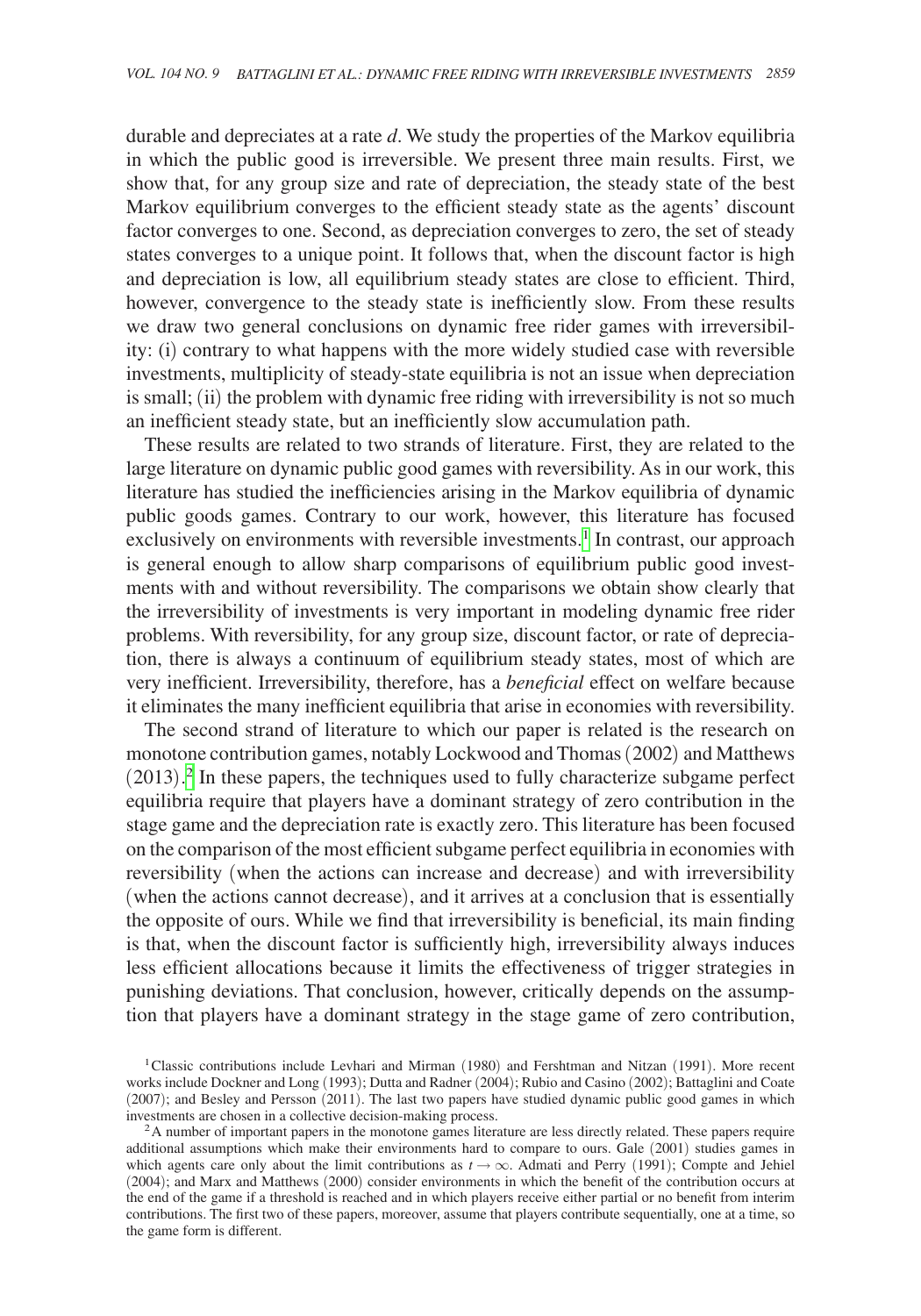and that the rate of depreciation of the state variable is exactly zero. As we prove in Section IV, when depreciation is positive, even if arbitrarily small, subgame perfect equilibria are not sufficiently restrictive to allow a clear comparison of economies with and without irreversibility.

As a methodological contribution, the paper develops a novel approach to characterize the Markov equilibria that may have more general applicability in the analysis of stochastic games with discrete time. The idea is to construct pure strategies that induce an objective function with a flat top: the flat region makes the players indifferent between different rates of accumulation. This provides additional freedom in choosing the players' reaction functions that is essential in proving existence of a pure strategy Markov equilibrium.

## **I. The Model**

Consider an economy with *n* agents. There are two goods: a private good *x* and a public good *g*. The level of consumption of the private good by agent *i* in period *t* is  $x_t^i$ , the level of the public good in period *t* is  $g_t$ . An allocation is an infinite nonnegative sequence  $z = (x_\infty, g_\infty)$ , where  $x_\infty = (x_1^1, \ldots, x_1^n, \ldots, x_t^1, \ldots)$  and  $g_{\infty} = (g_1, \ldots, g_t, \ldots)$ . We refer to  $z_t = (x_t, g_t)$  as the allocation in period *t*. The utility *U*<sup>*j*</sup> of agent *j* is a function of  $z^j = (x^j_{\infty}, g_{\infty})$ , where  $x^j_{\infty} = (x^j_1, ..., x^j_t, ...)$ . We assume that *U<sup>j</sup>* can be written as  $U^j(z^j) = \sum_{t=1}^{\infty} \delta^{t-1} [x^j_t + u(g_t)]$ , where  $u(\cdot)$  is continuously twice differentiable, strictly increasing, and strictly concave on  $[0, \infty)$ , with  $\lim_{g\to 0^+} u'(g) = \infty$  and  $\lim_{g\to +\infty} u'(g) = 0$ . The future is discounted at a rate  $\delta$ . There is a linear technology by which the private good can be used to produce the public good, with a marginal rate of transformation  $p = 1$ . The private consumption good is nondurable, the public good is durable, and the stock of the public good depreciates at a rate  $d \in [0, 1]$  between periods. Thus, if the level of public good at time  $t - 1$  is  $g_{t-1}$  and the total investment in the public good is  $I_t$ , then the level of public good at time *t* will be  $g_t = (1 - d)g_{t-1} + I_t$ .

In an *Irreversible Investment Economy* (IIE) the public policy in period *t* is required to satisfy three feasibility conditions: (i)  $x_t^j \geq 0$   $\forall j$ ,  $\forall t$ ; (ii)  $g_t \geq (1-d)g_{t-1}$   $\forall t$ ; (iii)  $I_t + \sum_{j=1}^n x_j^j \leq W \,\forall t$ , where *W* is the aggregate per period level of resources in the economy. The first condition guarantees that private allocations are nonnegative. The second condition is the irreversibility condition, and is equivalent to  $I_t \geq 0$   $\forall t$ . In contrast, a *Reversible Investment Economy* (RIE) is an economy where the second constraint is replaced by  $g_t \geq 0$ , so  $I_t$  can be negative. We compare IIE to RIE in Section IV.

It is convenient to distinguish the state variable at  $t$ ,  $g_{t-1}$ , from the policy choice *g<sub>t</sub>* and to reformulate the budget condition. If we denote  $y_t = (1 - d)g_{t-1} + I_t$  as the new level of public good after investing  $I_t$  in the current period when the last period's level of the public good is *gt*−1, then the public policy in period *t* can be represented by a vector  $(y_t, x_t^1, \ldots, x_t^n)$ . Substituting  $y_t$ , the budget balance constraint  $I_t$  +  $\sum_{j=1}^{n} x_i^j \leq W$  can be rewritten as  $\sum_{j=1}^{n} x_i^j + [y_t - (1 - d)g_{t-1}] \leq W$ . With this notation, we must have  $x_t \geq 0$ ,  $y_t \geq (1 - d)g_{t-1}$  in an IIE.

The initial stock of public good is  $g_0 \geq 0$ , exogenously given. Public policies are chosen as in the classic free rider problem, modeled by a voluntary contribution game. In period *t*, each agent *j* is endowed with  $w_t^j = W/n$  units of private good. We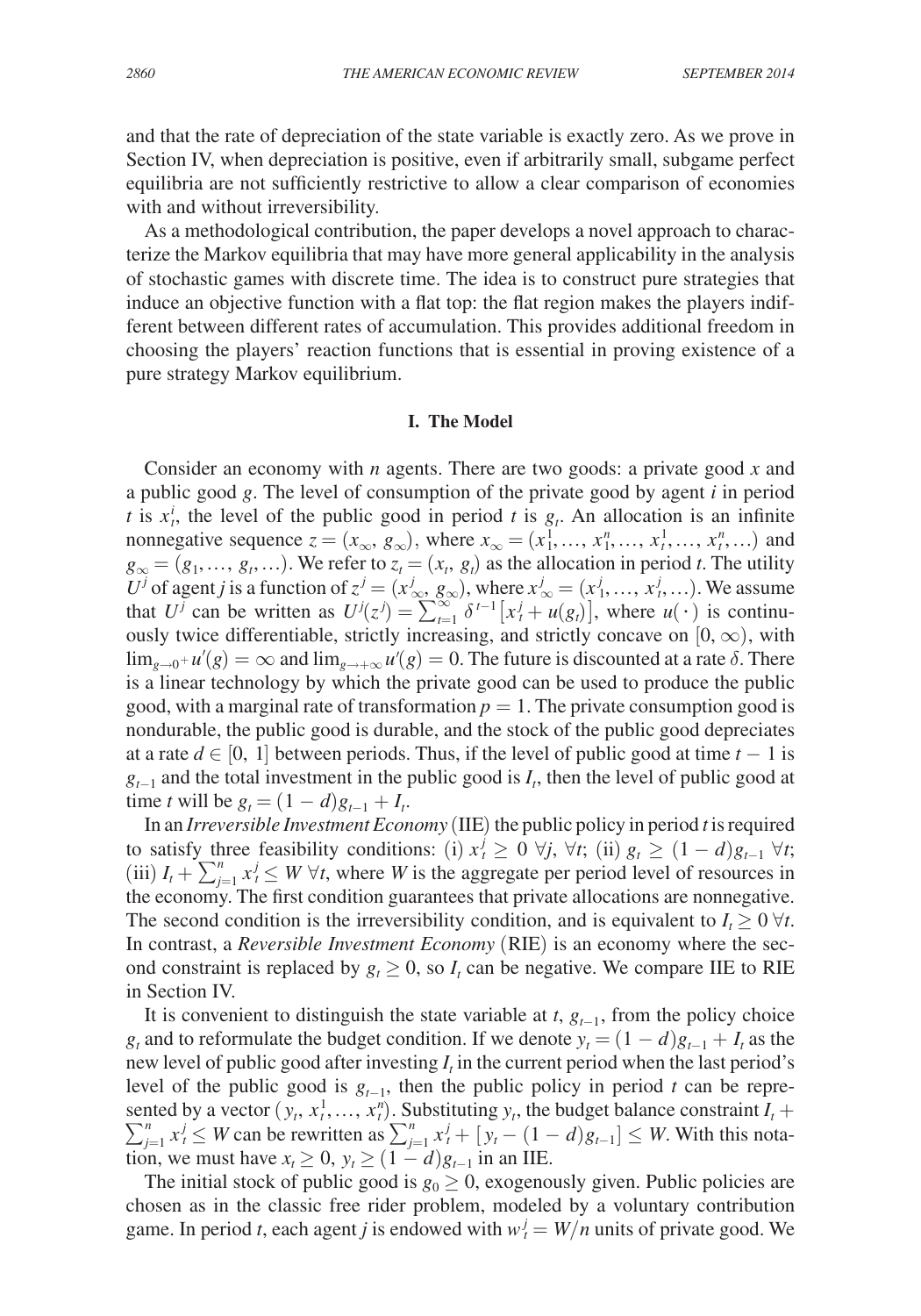assume that each agent has full property rights over a share of the endowment (*W*/*n*) and in each period chooses on its own how to allocate its endowment between an individual contribution to the stock of public good (which is shared by all agents) and private consumption, taking as given the strategies of the other agents. The individual contribution by agent *j* at time *t* is denoted  $i_t^j$  and in an irreversible investment economy we require  $i^j_t \in [0, W/n]$   $\forall j$ . The total economy-wide increase in the stock of the public good in any period is then given by the sum of the agents' individual contributions.[3](#page-3-0)

To study the properties of the dynamic free rider problem described above, we study symmetric Markov perfect equilibria, where all agents use the same strategy, and these strategies are time-independent functions of the state,  $g^A$ . A strategy is a pair  $(x(\cdot), i(\cdot))$ , where  $x(g)$  is an agent's level of consumption and  $i(g)$  is an agent's contribution to the stock of public good in state *g*. Given these strategies, by symmetry, the stock of public good in state *g* is  $y(g) = (1 - d)g + ni(g)$ . For the remainder of the paper we refer to  $y(g)$  as the investment function. Associated with any Markov perfect equilibrium of the game is a value function,  $v(g)$ , which specifies the expected discounted future payoff to an agent when the state is *g*. An equilibrium is continuous if the investment function,  $y(g)$ , and the value function,  $v(g)$ , are both continuous in *g*. In the remainder of the paper we will focus on continuous equilibria. In the following we refer to equilibria with the properties described above simply as equilibria.

We are interested in studying the long-term properties of the allocation. Given an equilibrium  $(y(g), v(g))$ , an allocation  $y<sup>o</sup>$  is a steady state if it is a fixed point of the investment function:  $y^o = y(y^o)$ . A steady state  $y^o$  is said to be stable if there is a neighborhood  $N_{\varepsilon}(y^o)$  of  $y^o$  such that for any  $N_{\varepsilon'}(y^o) \subseteq N_{\varepsilon}(y^o), g \in N_{\varepsilon'}(y^o)$  implies  $y(g) \in N_{\varepsilon'}(y^o)$ . Intuitively, starting in a neighborhood of a stable steady state, *g* remains in a neighborhood of a stable steady state for all future periods. In what follows we will focus only on steady states that are stable and we will refer to stable steady states simply as steady states. We say that convergence to a steady state is gradual if it is not reached in finite time starting from a left neighborhood of it. We say that convergence is monotonic if the state converges monotonically to the steady state.

#### **II. The Planner's Problem**

As a benchmark with which to compare the equilibrium allocations, we first analyze the sequence of public policies that would be chosen by a utilitarian planner. The planner's solution is extremely simple in the environment described in the previous section: this feature will help to highlight the subtlety of the strategic interaction studied in the next two sections.

<span id="page-3-0"></span><sup>3</sup>The state variable in our model can have alternative interpretations. For example, one may think of *g* as physical public capital, which seems natural to assume is irreversible. Once a bridge is constructed, it cannot be demolished and costlessly transformed back to consumption. But we have in mind a more general interpretation. In some applications *g* could represent social capital or certain aspects of aggregate human capital (literacy rates, for example).<br>The key aspect of *g* is its durability.

<span id="page-3-1"></span><sup>&</sup>lt;sup>4</sup>We study the subgame perfect equilibria of the game in Section IV where we compare the predictions in the two equilibrium concepts.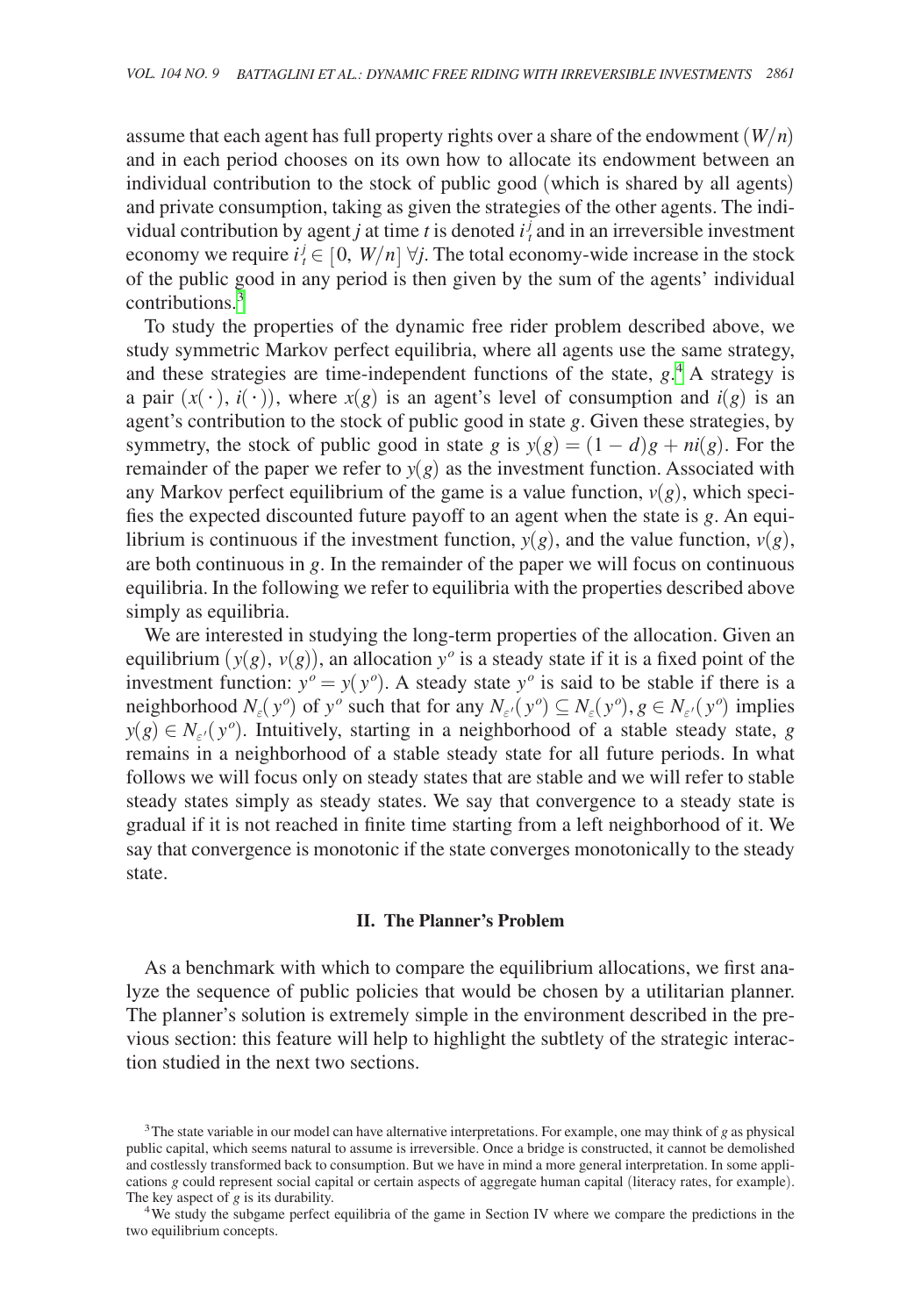The planner's problem has a recursive representation in which *g* is the state variable and  $v_p(g)$ , the planner's value function, can be represented as:

$$
(1) \ \ v_P(g) = \max_{y,x} \left\{ \begin{array}{c} \sum_{j=1}^n x^i + nu(y) + \delta v_P(y) \\ \text{s.t.} \ \sum_{j=1}^n x^i + y - (1-d)g \leq W, \ x^i \geq 0 \ \forall i, \ y \geq (1-d)g \end{array} \right\}.
$$

By standard methods (see Stokey, Lucas, and Prescott 1989), we can show that a continuous, strictly concave, and differentiable  $v_P(g)$  that satisfies (1) exists and is unique. The optimal policies have an intuitive characterization. When the accumulated level of public good is low, the marginal benefit of increasing *y* is high, and the planner finds it optimal to spend as much as possible on building the stock of public good: in this region of the state space  $y_P(g) = W + (1 - d)g$ and  $\sum_{j=1}^{n} x^{i} = 0$ . When *g* is high, the planner will be able to reach the level of public good  $y_P^*(\delta, d, n)$  that solves the planner's unconstrained problem: i.e.,  $nu'(y_P^*(\delta, d, n)) + \delta v_P'(y_P^*(\delta, d, n)) = 1$ . Applying the envelope theorem, we can show that at the interior solution  $y_P^*(\delta, d, n)$  we have  $v_P' (y_P^*(\delta, d, n)) = 1 - d$ . It follows that  $y_P^*(\delta, d, n) = [u']$ solves the pla<br>  $(d, n)$ ) = 1. App<br>
on  $y_P^*(\delta, d, n)$ <br>  $-1\left(\frac{1 - \delta(1 - d)}{n}\right)$ <br>  $(1 - d)g < (y)$ <br>
als W on the pu  $\frac{1-\delta(1-d)}{n}$ . The investment function has the following simple structure. If  $(1 - d)g < (y_p^*(\delta, d, n) - W)$ , then  $y_p^*(\delta, d, n)$  is not feasible: the planner spends *W* on the public good so  $y_P(g) = (1 - d)g + W$ . If  $(1 - d)g \in [y_p^*(\delta, d, n) - W, y_p^*(\delta, d, n)]$ , instead, the planner can choose  $y_P(g) = y_P^*(\delta, d, n)$  without violating the constraints. If  $(1 - d)g > y_P^*(\delta, d, n)$ , then the irreversibility constraint is binding and  $y_P(g) = (1 - d)g$ .

This investment function implies that the planner's economy converges to one of two possible steady states. If  $W/d \leq y_P^*(\delta, d, n)$ , then the rate of depreciation is so high that the planner cannot reach  $y_P^*(\delta, d, n)$  (except temporarily if the initial state is sufficiently large). In this case the steady state is  $y_P^o = W/d$ , and the planner invests all resources in all states on the equilibrium path. If  $W/d >$  $y_P^*(\delta, d, n)$ ,  $y_P^*(\delta, d, n)$  is sustainable as a steady state. In this case, in the steady state  $y_P^o = y_P^*(\delta, d, n)$ , and the (per agent) level of private consumption is positive:  $x^*_{P}(\delta, d, n) = (W + (1 - d)g - y^*_{P}(\delta, d, n))/n > 0$ . For the rest of the paper, we assume that  $W/d > y_P^*(\delta, d, n)$ . The analysis in the other case is similar.

#### **III. Equilibrium with Irreversibility**

In contrast to the planner's solution, in equilibrium no agent can directly choose the stock of public good *y*: an agent  $(say j)$  chooses only his own level of private consumption *x* and the level of its own contribution to the stock of public good. The agent realizes that in any period, given *g* and the other agents' level of private consumption, her contribution ultimately determines *y*. It is therefore as if agent *j* chooses *x* and *y*, subject to three feasibility constraints. The first constraint is a resource constraint that specifies the level of the public good  $y = W + (1 - d)g$  −  $[x + (n-1)x(g)]$ . This constraint requires that the stock of public good *y* equals total resources,  $W + (1 - d)g$ , minus the sum of private consumptions,  $x + (n - 1)x(g)$ .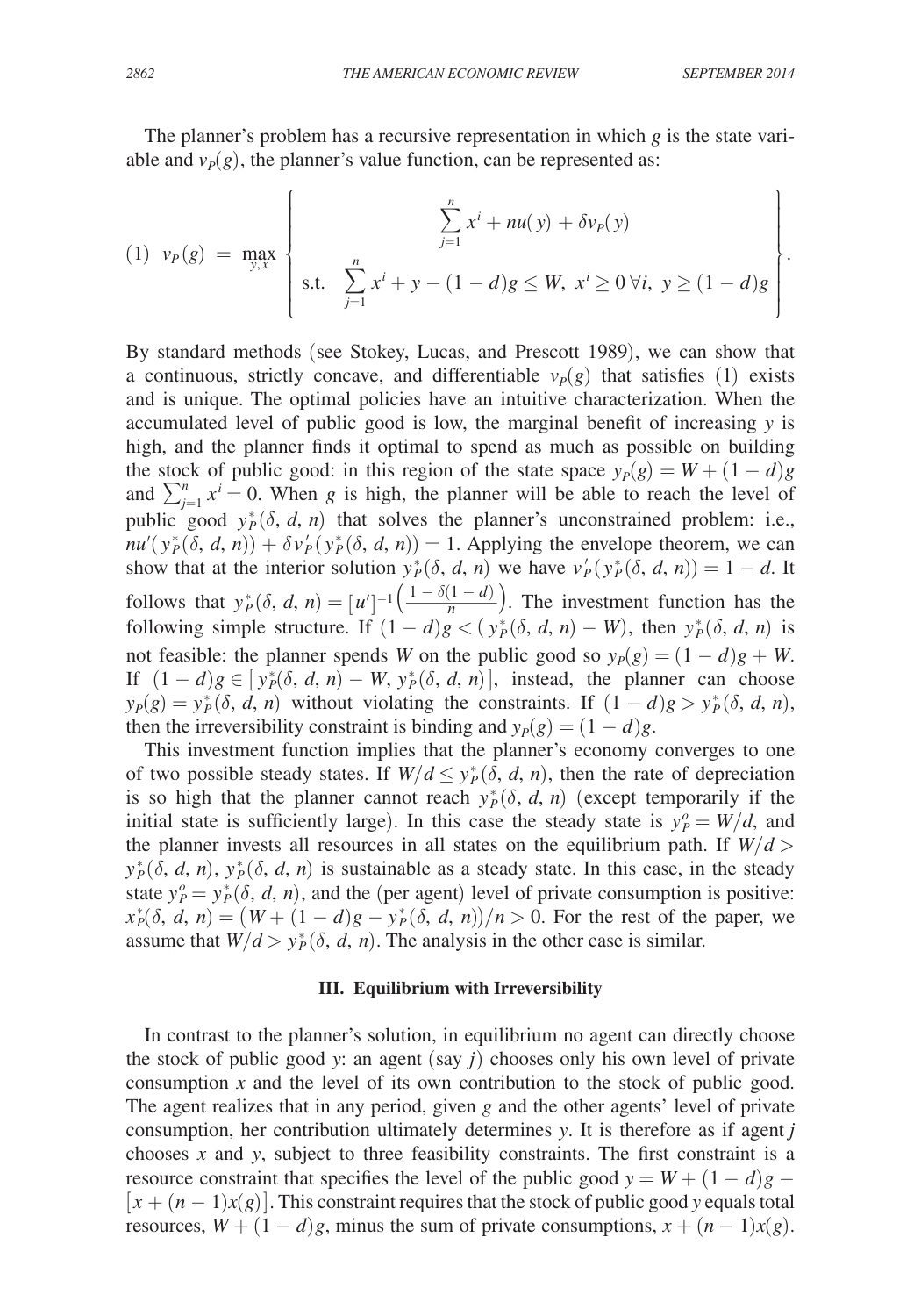The function  $x(g)$  is the *equilibrium* per capita level; naturally, the agent takes the equilibrium level of the other players,  $(n - 1)x(g)$ , as given. The second constraint requires that private consumption  $x$  is nonnegative. The third requires total consumption *nx* to be no larger than total resources *W*. Agent *j*'s problem can therefore be written as:

(2) 
$$
\max_{y,x} \left\{ \begin{aligned} x + u(y) + \delta v(y) \\ \text{s.t.} \quad x + y - (1 - d)g &= W - (n - 1)x(g) \\ W - (n - 1)x(g) + (1 - d)g - y &\geq 0, \text{ and } x \leq W/n \end{aligned} \right\},
$$

where  $v(g)$  is his equilibrium value function.

In a symmetric equilibrium, all agents consume the same fraction of resources, so agent *j* can assume that in state *g* the other agents each consume  $x(g)$  $= [W + (1 - d)g - y(g)]/n$ , where  $y(g)$  is the equilibrium investment function. Substituting the first constraint of (2) in the objective function, recognizing that agent *j* takes the strategies of the other agents as given, and ignoring constant terms, the agent's problem can be written as:

(3) 
$$
\max_{y} \left\{ y \le \frac{W + (1 - d)g}{n} + \frac{n - 1}{n} y(g), y \ge \frac{(1 - d)g}{n} + \frac{n - 1}{n} y(g) \right\}.
$$

To interpret the second constraint, note that it can be written as  $y \ge (1 - d)g$  +  $\frac{n-1}{n}$   $[y(g) - (1 - d)g]$ : the new level of public good cannot be lower than  $(1 - d)g$ plus the investments from all the other agents (in a symmetric equilibrium, an individual investment is  $[y(g) - (1 - d)g]/n$ . Similarly, the first constraint can be vidual investment is  $[y(g) - (1 - d)g]/n$ . Similarly, the first constraint can be written as  $y \le (1 - d)g + \frac{n-1}{n} [y(g) - (1 - d)g] + W/n$ : the new level of public good can not be larger than  $(1 - d)e$  plus the investments from all the oth good can not be larger than  $(1 - d)g$ , plus the investments from all the other agents, plus the maximal individual contribution *W*/*n*.

A continuous symmetric Markov equilibrium is fully described in this environment by two functions: an aggregate investment function  $y(g)$ , and an associated value function  $v(g)$ . The aggregate investment function  $y(g)$  must solve (3) given  $v(g)$ . The<br>value function  $v(g)$  must be consistent with the agents' strategies, so, for all g:<br>(4)  $v(g) = \frac{W + (1 - d)g - y(g)}{n} + u(y(g)) + \delta v(y(g))$ .<br>An equi value function  $v(g)$  must be consistent with the agents' strategies, so, for all *g*:

(4) 
$$
v(g) = \frac{W + (1 - d)g - y(g)}{n} + u(y(g)) + \delta v(y(g)).
$$

An equilibrium in an Irreversible Investment Economy is a pair of functions,  $y(\cdot)$  and  $v(\cdot)$ , such that for all  $g \ge 0$ ,  $y(g)$  solves (3) given the value function  $v(\cdot)$ , and for all  $g \ge 0$ ,  $v(g)$  solves (4) given  $y(g)$ . For a given value function, if an equilibrium exists, the problem faced by an agent looks apparently similar to the problem of the planner, but with two important differences. First, in the objective function the agent does not internalize the effect of the public good on the other agents. This is the classic free rider problem, present in static models as well: it induces a suboptimal investment in *g*. The second difference with respect to the planner's problem is that the agent takes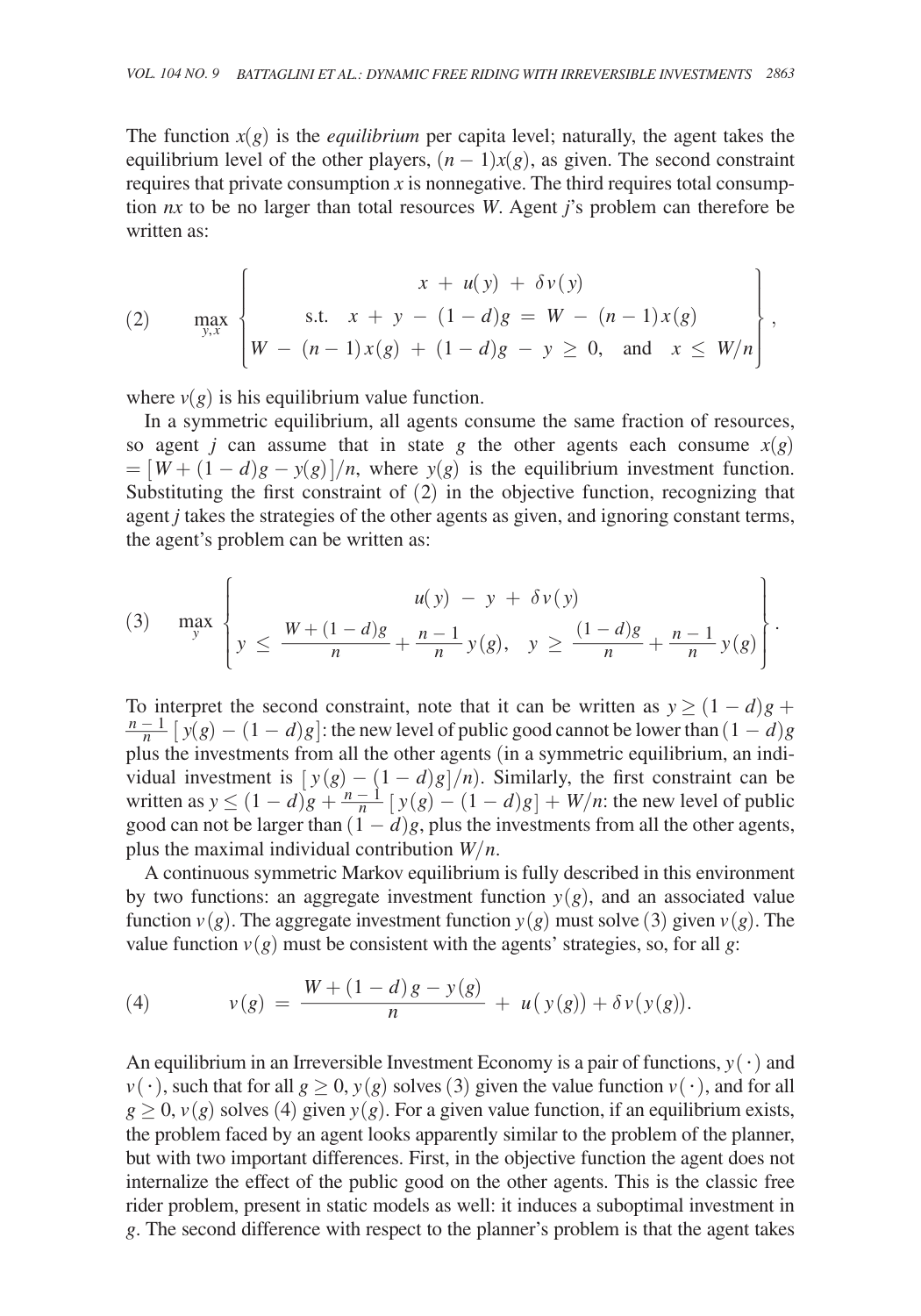the current and future contributions of the other agents as given. The incentives to invest depend on the agent's expectations about the other agents' current and future contributions, which are captured implicitly by the investment function  $y(g)$ .

To understand the complications associated with constructing an equilibrium with irreversibility, consider what happens when the irreversibility constraint becomes binding in an economy with zero depreciation. Suppose first that, as in the planner's problem, the value function is strictly concave. In this case the investment function looks very much like the planner's investment function. The agents find it optimal to invest as much as possible until the unconstrained optimum is feasible, say *y<sup>o</sup>* ; and then they find it optimal to stay constant at this level until the irreversibility constraint becomes binding:  $y(g) = y^o$  for  $g \leq y^o$ , so  $y^o$  is the steady state. The binding irreversibility constraint, however, forces the agent to choose a higher level of public good on the right of  $y^o$ :  $y(g) = g > y^o$  for  $g > y^o$ . Because of the free rider problem,  $y^o$  is strictly lower than the efficient level: the players recognize that any increase in their investment crowds out the other players' investments in the following periods and so they underinvest. The irreversibility constraint acts as a beneficial commitment device and limits the ability of other players to *eat* additional investments. A marginal increase in *g* is more valuable on the right than on the left of the steady state *y<sup>o</sup>* . However, this generates a contradiction since  $y^{\circ}$  would be suboptimal: by marginally increasing *g* at  $y^{\circ}$  the agents obtain a higher utility. In equilibrium we must have that the rate of investment on the right and on the left of the point at which the irreversibility constraint is binding are the same. The investment function therefore must be tangent to the irreversibility constraint  $y = g$ , as in the equilibrium represented in [Figure 1.](#page-7-0) Satisfying this smooth pasting condition, however, is impossible with a strictly concave objective function because it requires that the agents are willing to invest at a sufficiently high speed on the left of *y<sup>o</sup>* to guarantee that  $y'(g) = 1$  at the point of contact with the irreversibility constraint. The challenge is to construct equilibria with this property.

In what follows, we proceed in two steps. First, to prove existence of an equilibrium we construct equilibria in which the value function has a flat top, as for example in Figure 1. We then prove that there is no loss of generality in focusing on this particular class in order to study the set of equilibrium steady states when depreciation in sufficiently low.

In an equilibrium in which the objective function has a flat region the investment function may take a more general form than the planner's solution. Figure 1 represents a typical equilibrium when  $d = 0$  to illustrate the logic of the construction. The equilibrium investment function takes the following form:

(5) 
$$
y(g) = \begin{cases} \min\{W+g, \tilde{y}(g^2)\} & g < g^2 \\ \tilde{y}(g) & g \in [g^2, y^o], \\ g & g \geq y^o \end{cases}
$$

where equilibrium investment is characterized by two critical levels,  $g^2$ ,  $y^o$  and an investment function  $\tilde{y}(g)$ , which is a nondecreasing function with values in [ $g$ ,  $W + g$ ]. To see why  $y(g)$  may take the form of  $(5)$ , consider Figure 1. The right panel of the figure illustrates a canonical equilibrium investment function. The steady state is labeled  $y<sup>o</sup>$  in the figure, the point at which the (bold) investment function intersects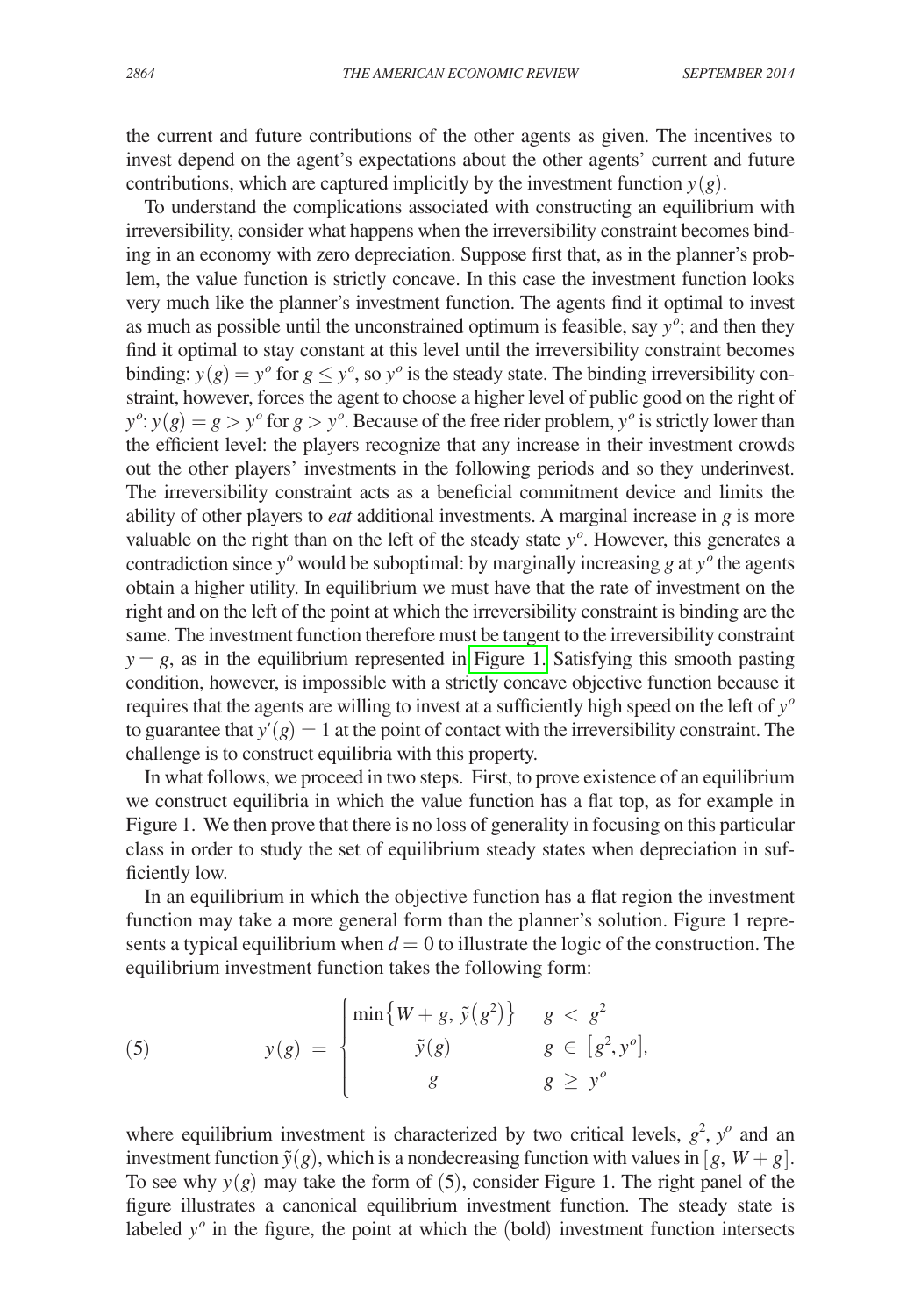<span id="page-7-0"></span>

Figure 1. An Example of Flat Top Equilibrium with No Depreciation

the (dotted) diagonal. The left panel graphs the corresponding objective function,  $u(y) - y + \delta v(y)$ . For  $g < g<sup>1</sup>$ , the objective function of (3) is strictly increasing in *y* and resources are insufficient to reach the level that maximizes the unconstrained objective function.<sup>5</sup> In this case it is optimal to invest all resources:  $y(g) = W + g$  in  $g \leq g^1$ . For  $g > y<sup>o</sup>$ , the objective function is decreasing. The agents would like to reduce  $g$ , but the irreversibility constraint is binding, so  $y(g) = g$ . For intermediate levels of  $g \in [g^1, y^o]$ , an interior level of investment  $y \in (g^2, y^o)$  is chosen. This is possible because the objective function is flat in this region: an agent is indifferent between any  $y \in [g^2, y^o]$ . In the example of Figure 1, agents choose  $y(g) = \tilde{y}(g^2)$  in  $g \in [g^1, g^2]$ , and the increasing function  $\tilde{y}(g)$  in  $y \in [g^2, y^o]$ . The key observation here is that since the objective function has a flat region, the agents are willing to choose an *increasing* investment function in  $[g^2, y^o]$  that is tangent to the irreversibility constraint.

Can we construct an investment function that makes the value function flat on top and that also satisfies the equilibrium conditions? For an investment curve as in Figure 1 to be an equilibrium, we need to make sure that the agents are indifferent between investing and consuming for all states in  $[g^2, y^o]$ . If this condition does not hold, the agents do not find it optimal to choose an interior level  $y(g)$ . The marginal utility of investment is zero if and only if

(6) 
$$
u'(g) + \delta v'(g) - 1 = 0 \forall g \in [g^2, y^o].
$$

Since the value function is (4), in the general case with  $d \geq 0$  we have

\n- (6) 
$$
u'(g) + \delta v'(g) - 1 = 0 \,\forall g \in [g^2, y^o].
$$
\n- Since the value function is (4), in the general case with  $d \geq 0$  we have
\n- (7)  $v'(g) = \frac{1 - d - y'(g)}{n} + u'(y(g))y'(g) + \delta v'(y(g))y'(g).$
\n- Substituting this formula in (6), we see that the investment function  $y(g)$  the following differential equation in  $[g^2, y^o]$ :
\n

Substituting this formula in (6), we see that the investment function  $y(g)$  must solve the following differential equation in  $[g^2, y^o]$ : bstituting this formula in (6), we see that the investment function  $y(g)$  must solve<br>
e following differential equation in  $[g^2, y^o]$ :<br>  $\frac{1 - u'(g)}{\delta} = \frac{1 - d - y'(g)}{n} + u'(y(g))y'(g) + \delta v'(y(g))y'(g)$ .<br>  $\frac{1}{\delta}$ <br>  $\frac{1 - u'(g)}{\delta} = \frac{1 -$ 

Substituting this formula in (6), we see that the investment function 
$$
y(g)
$$
 m  
the following differential equation in  $[g^2, y^o]$ :  
(8) 
$$
\frac{1 - u'(g)}{\delta} = \frac{1 - d - y'(g)}{n} + u'(y(g))y'(g) + \delta v'(y(g))y'(g).
$$

<span id="page-7-1"></span>*y* that maximizes the objective function (i.e.,  $y \in [g^2, g^3]$ ) if and only if  $g \geq g^1$ .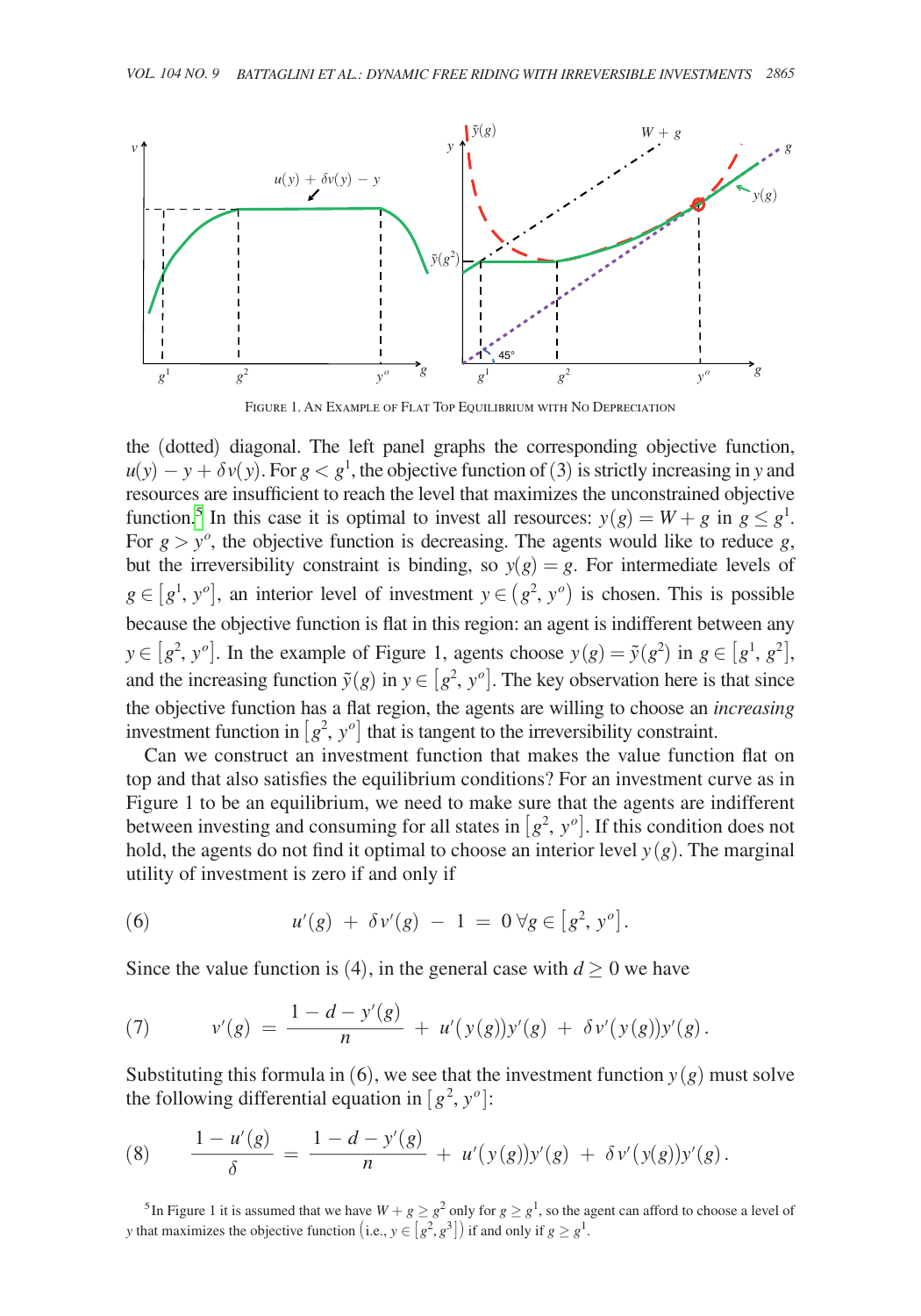This condition is useful only if we eliminate the last (endogenous) term:  $\delta v'(y(g))y'(g)$ . To see why this is possible, note that  $y(g)$  is in  $[g^2, y^o]$  for any  $g \in (g^2, y^o)$  in the example of Figure 1. In this case, (6) implies  $\delta v'(y(g)) = 1$  $u'(y(g))$ . Substituting this condition in (8) we obtain the following necessary condition:

$$
g \in (g^2, y^2)
$$
 in the example of Figure 1. In this case, (6) Im  $u'(y(g))$ . Substituting this condition in (8) we obtain the condition:  
\n(9)  $y'(g) = \frac{1 - d - \frac{n(1 - u'(g))}{\delta}}{1 - n}$ .  
\nCondition (9) shows that there is a unique way to specify the

Condition (9) shows that there is a unique way to specify the shape of the investment function that is consistent with a *flat* objective function in equilibrium. This necessary condition, however, leaves considerable freedom to construct multiple equilibria; (9) defines a simple differential equation with a solution  $\tilde{y}(g)$  unique up to a constant. An equilibrium  $\tilde{y}(g)$  is pinned down when we impose the smooth pasting condition discussed above. Using (9), it can be verified that  $y'(g) = 1$  at  $g = [u']^{-1}(1 - \delta)$ . The tangency condition  $y(y^o) = y^o$  provides the initial condition for the differential equation (9), and so uniquely defines  $\tilde{y}(g)$  in (5). The dashed line in Figure 1 represents this function.

The following proposition proves that an equilibrium exists for any  $d \geq 0$  and indeed a continuum of equilibria exist for  $d > 0$  (when  $d = 0$  the upper and lower bounds of the equilibrium steady states in Proposition 1 coincide). [6](#page-8-0)

**PROPOSITION** 1: *For any d, δ, n and*  $y^o \in [(u']^{-1}(1 - \delta(1 - d)),$  $[u']^{-1}(1-\delta(1-\frac{d}{n}))$ , *there is an equilibrium with steady state y<sup>o</sup> <i>in an irreversible economy. In all these equilibria convergence is monotonic and gradual.*

Perhaps unsurprisingly, for any  $d > 0$  and  $\delta < 1$ , all equilibria in Proposition 1 are inefficient: first, the steady state is below optimum  $y_P^*(\delta, d, n)$  (defined in Section III); second, convergence is inefficiently slow since convergence is in finite time in the planner's solution. The first type of inefficiency, however, disappears in the best Markov equilibrium as players become patient since the upper bound of the set characterized in Proposition 1 converges to the planner's first best:

COROLLARY 1: *For any d and n, the steady state in the most efficient equilibrium of an irreversible economy converges to the efficient level as*  $\delta \rightarrow 1$ .

Corollary 1 does not put bounds on the equilibrium set and so on potential inefficiencies in other equilibria. In the next result we show that multiplicity disappears as depreciation converges to zero. Let  $\overline{y}_{IR}$  ( $\delta$ , *d*, *n*) and  $\overline{y}_{IR}$  ( $\delta$ , *d*, *n*) be the supremum and the infimum of the set of equilibrium steady states. We have:

PROPOSITION 2: *For any*  $\delta$  *and n, we have that*  $|\bar{y}_R(\delta, d, n) - y_R(\delta, d, n)| \to 0$ *as d*  $\rightarrow$  0. Moreover, there is a  $\overline{d}$   $>$  0 such that for  $d < \overline{d}$ , all equilibrium paths are *gradual.*

<span id="page-8-0"></span><sup>&</sup>lt;sup>6</sup>The details of the proofs of Proposition 1 and all the following results are in the online Appendix.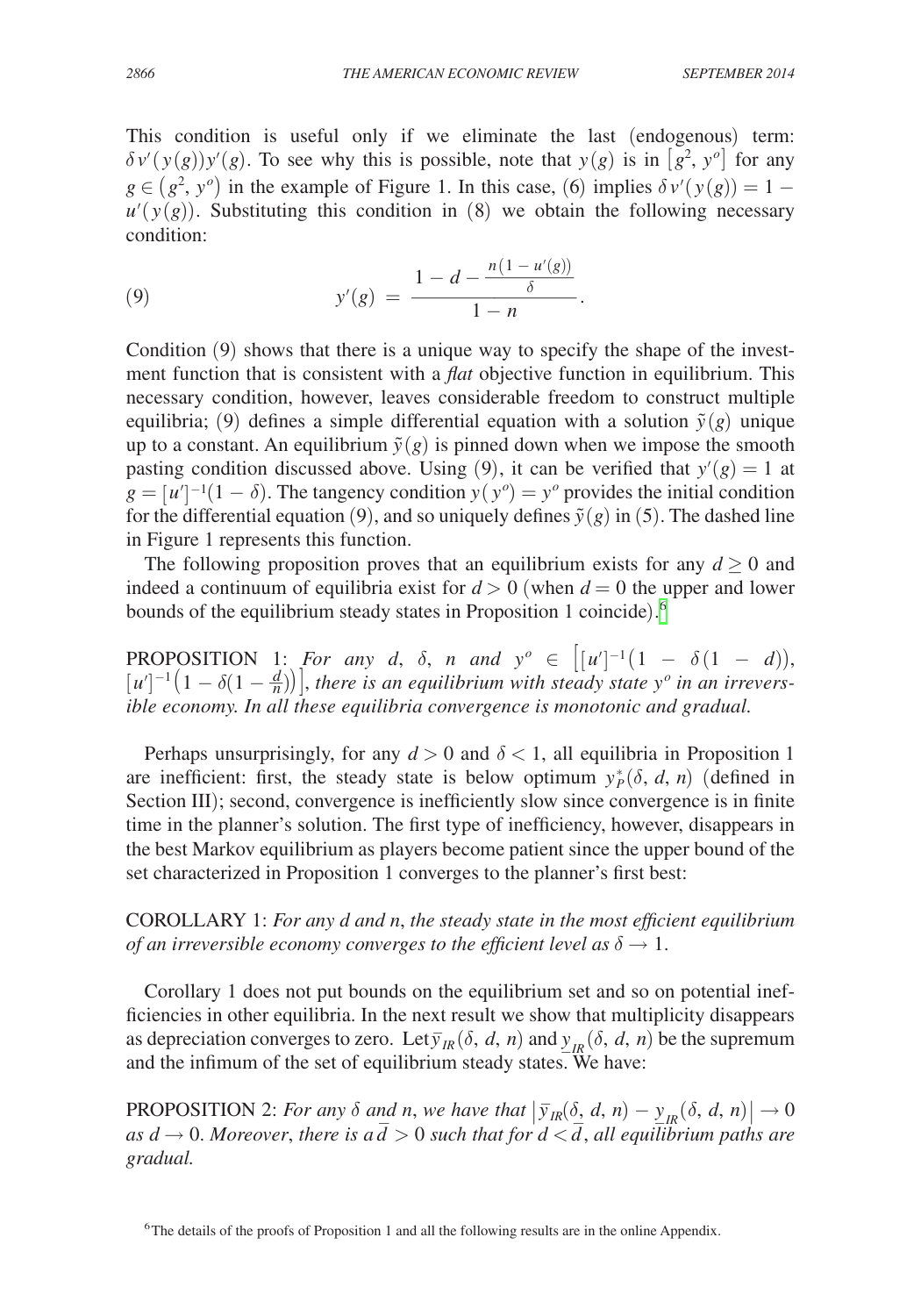The first part of Proposition 2 shows that when depreciation is small, there is a small set of feasible equilibrium steady states. Indeed, the set of steady states converges to a singleton as depreciation converges to zero. This is a property entirely due to irreversibility since, as we discuss in the next section, with reversibility there is a continuum of equilibria for any level of depreciation (and for any δ and *n* as well). The second point shows that equilibria must look alike also in terms of the convergence path when *d* is sufficiently small: in all of them, convergence is gradual.[7](#page-9-0) This also is a property that is due to the irreversibility constraint, since in reversible economies we can have convergence in finite time, as we show below.

#### **IV. Two Comparisons**

In this section we discuss two natural comparisons to put the results of Propositions 1 and 2 in perspective. First, we compare the equilibrium sets with and without irreversibility; second, we compare Markov to subgame perfect equilibria.

# A. *Irreversible versus Reversible Economies*

In economies with reversibility (RIE) the agents can choose a negative level of investment and so the public good can be reduced below  $(1 - d)g_t$ . The feasibility constraints defining the economy become: (i)  $x_t^j \ge 0$   $\forall j$ ,  $\forall t$ ; (ii)  $y_t \ge 0$ ; and  $(iii)$   $\sum_{j=1}^{n} x_i^j + [y_t - (1 - d)g_{t-1}] \leq W \,\forall t$ . In Battaglini, Nunnari, and Palfrey (2012) we characterize the symmetric equilibria of the dynamic free rider game in these economies assuming that the agents withdraw up to  $1/n$  of the accumulated stock. Let  $\bar{y}_R(\delta, d, n)$  and  $\bar{y}_R(\delta, d, n)$  be the upper and lower bounds of the set of steady states in a RIE. In Battaglini, Nunnari, and Palfrey (2012) we show that  $\bar{y}_R(\delta, d, n)$  $=[u']^{-1}(1 - \delta(1 - d/n))$  and  $y_R(\delta, d, n) \leq [u']^{-1}(1 - \delta(1 - d)/n)$ . This allows a neat comparison with the equilibria in an irreversible economy. Let  $E_R$  and  $E_R$  be the sets of equilibrium steady states respectively with and without reversibility. The following result is an immediate implication of Propositions 1–2:

PROPOSITION 3: *For any*  $\delta$  *and n, there is a*  $\overline{d} > 0$  *such that*  $E_{IR} \subset E_R$  *for all*  $d < \overline{d}$ . Moreover,  $|y_{IR}(\delta, d, n) - \overline{y}_R(\delta, d, n)| \rightarrow 0$  as  $d \rightarrow 0$ .

Proposition 3 makes clear that irreversibility has two effects. First, it reduces the set of equilibrium steady states, that with irreversibility is *strictly* included in the set with reversibility if depreciation is sufficiently small. Second, and more importantly, the irreversibility constraint eliminates the inefficient equilibria. When the economy is reversible, there are always very inefficient equilibria, with steady states not larger than  $[u']^{-1}(1 - \delta(1 - d)/n)$  that are worse than the steady states reached by an agent in autarky (that is, alone by herself). On the other hand, as  $d \rightarrow 0$ , the lower bound of the steady states with irreversibility converges to the upper bound of the set

<span id="page-9-0"></span> $7$ The property that the convergence path is gradual has been highlighted as a general feature of subgame perfect equilibria with irreversibility by Lockwood and Thomas (2002). As we prove in Proposition 3, their result requires an assumption that *d* is exactly zero. When  $d > 0$ , graduality of the equilibrium path is not a general feature of subgame perfect equilibria.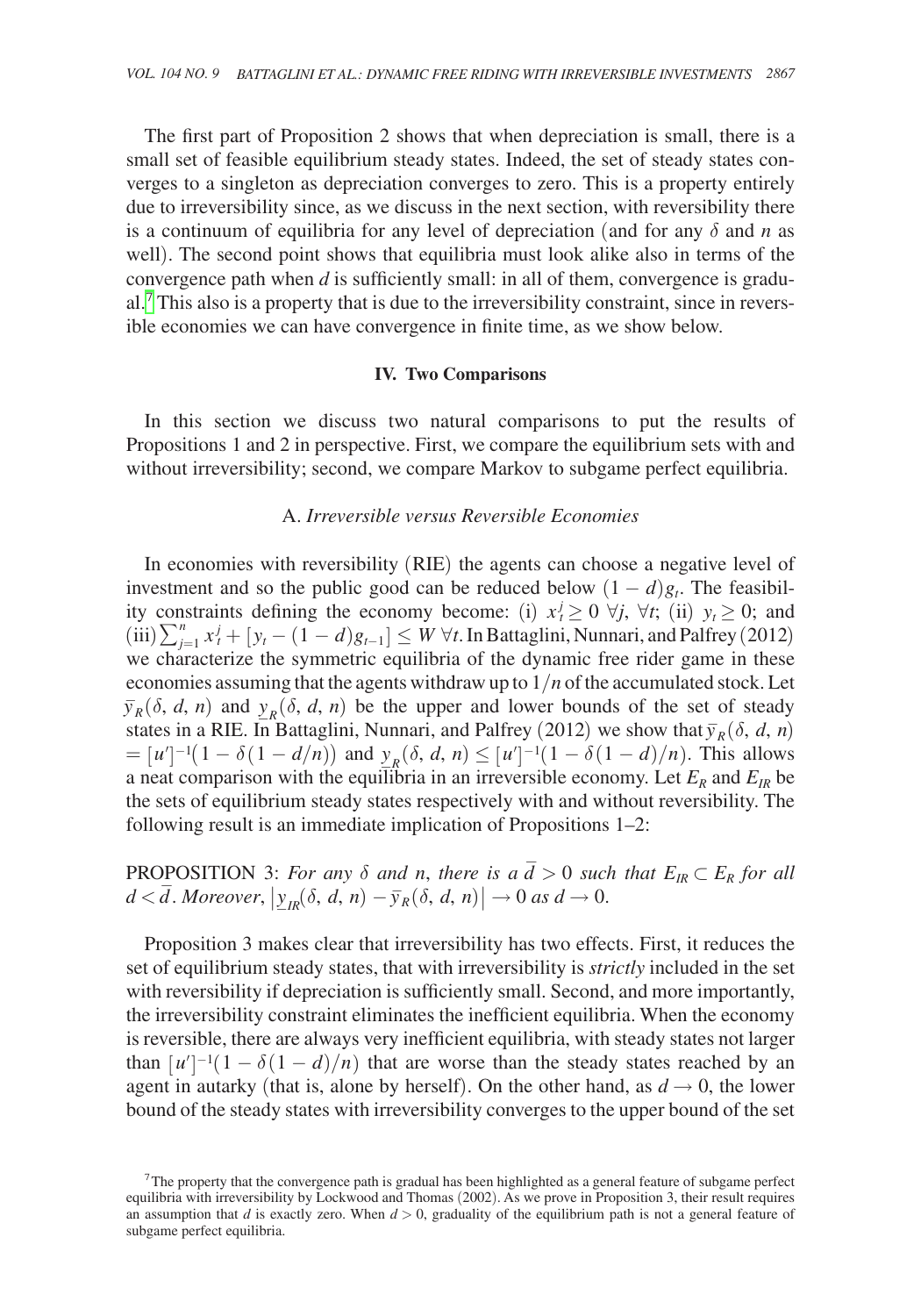with reversibility. In addition to these two effects, Battaglini, Nunnari, and Palfrey (2012) show that with reversibility there is always an (inefficient) equilibrium in which convergence to the steady state is not gradual. This shows that graduality is a feature associated to irreversibility.

The fact that reversibility affects so much of the equilibrium set may appear surprising. In a planner's solution the irreversibility constraint is irrelevant: it affects neither the steady state (that is unique) nor the convergence path.[8](#page-10-0) Even in economies with irreversibility, the irreversibility constraint is typically never binding on the equilibrium path starting from a low level of  $g$  (see Figure 1 for example). The reason why irreversibility is so important in a dynamic free rider game is precisely the fact that equilibrium investments are inefficiently low and the irreversibility constraint may limit the inefficiency by acting as a *commitment device*. The intuition is as follows. In the equilibria of a dynamic free rider problem, both with and without irreversibility, the agents hold back their individual contributions for fear that they will crowd out the contributions of other players, or even be appropriated by other agents in future periods. In economies with irreversibility, however, the irreversibility constraint limits the ability of the agents to appropriate the accumulated public good. In general, the irreversibility constraint is binding only for states that are so high that they are not reached on the equilibrium path; still, the fact that in these states free riding will be limited affects the entire equilibrium investment function. In states just below the point in which the constraint is binding, the agents know that the constraint will not allow the other agents to reduce the public good when it passes the threshold. These incentives induce higher investments and a higher value function, with a ripple effect on the entire investment function.

# B. *Subgame Perfect Equilibria versus Markov Equilibrium*

Previous to our work, the effects of irreversibility have been studied in the literature on monotone games, in particular by Lockwood and Thomas (2002) and Matthews (2013). [9](#page-10-1) Both papers make two key assumptions: (i) a zero contribution is a dominant strategy for all players, and so the game can be reduced to a repeated ver-sion of a prisoners' dilemma game;<sup>[10](#page-10-2)</sup> (ii) the state variable *g* can only stay constant or increase because depreciation is exactly zero. Under these conditions Lockwood and Thomas (2002) have characterized the most efficient subgame perfect equilib-rium (SPE) and Matthews (2013) has characterized all SPE.<sup>[11](#page-10-3)</sup> This literature arrives at a conclusion that is opposite to ours: while we show irreversibility has a positive

<span id="page-10-0"></span> $8$ Assuming the initial state  $g_0$  is smaller than the steady state, on the convergent path the stock of public good is never reduced; it keeps increasing until the steady state is reached, and then it stops. The irreversibility constraint is, thus, never binding on the equilibrium path.

<span id="page-10-1"></span><sup>&</sup>lt;sup>9</sup> See footnote 2 for other important contributions in the monotone games literature that are not as closely related to our paper.

<span id="page-10-2"></span><sup>&</sup>lt;sup>10</sup> In our model we assume standard preferences  $u(g)$  satisfying the Inada condition  $(u'(g) \to \infty$  as  $g \to 0$  and  $u'(g) \to 0$  as  $g \to \infty$ ). In this case the dominant strategy assumption is never satisfied since the players find it opti-<br>mal to make strictly positive contributions, no matter what the other players do.

<span id="page-10-3"></span> $11$  Matthews (2013) presents the most general analysis of monotone games to date. Although Matthews does not allow for depreciation, his model assumes very general specifications for the players' preferences and makes weak assumptions on the timing of contributions. For this general version of the model, Matthews provides a necessary condition for a SPE; however, for a characterization of the SPE, this requires the same assumptions as in Lockwood and Thomas (2002).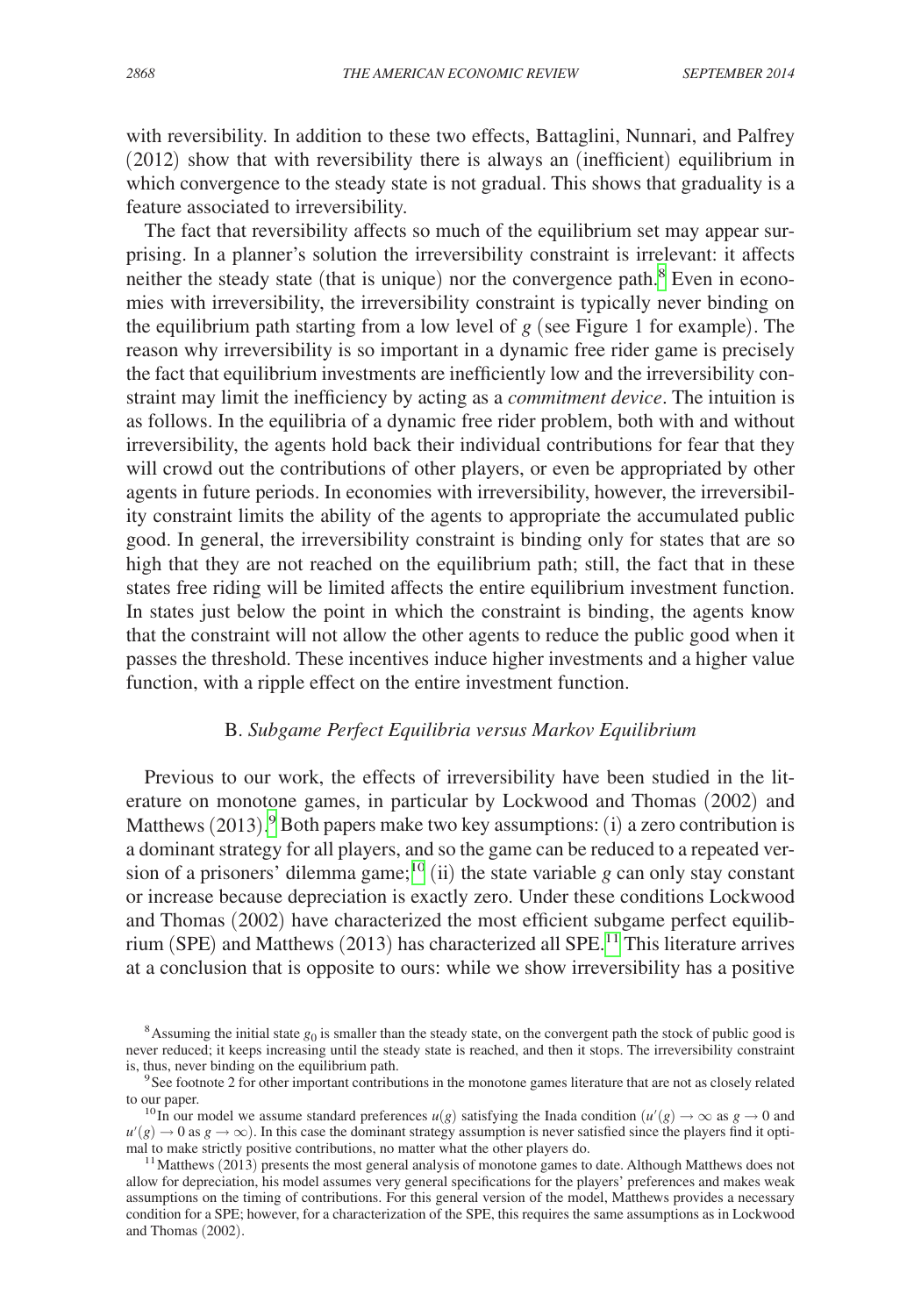welfare effect, they show it has a negative effect. They prove that SPE in economies with irreversibility are more inefficient than in economies with reversibility, at least when agents are sufficiently patient. This finding is shown by proving an *Anti-Folk Theorem*: with reversibility, the efficient allocation is achievable in a SPE for a sufficiently high discount factor (but less than one); with irreversibility, SPE are inefficient *for all*  $\delta$  < 1.<sup>12</sup> This literature has also stressed the conclusion that the most efficient equilibrium path is characterized by gradualism (and hence inefficiently slow) if and only if the investment is irreversible. The central new finding in this literature is the fact that *any comparison at all* can be made focusing on the large set of subgame perfect equilibria. This is interesting because the set of SPE is not generally very informative in games with perfect information for reasons similar to standard folk theorems for repeated games.

With this background, we next compare the most efficient SPE paths in RIE and IIE under the assumptions of our model, allowing a positive (but possibly arbitrarily small) rate of depreciation. We say that an investment path is a *SPE path* if it coincides with the equilibrium path of a SPE.

PROPOSITION 4: *For any*  $d > 0$  *and*  $n > 1$ *, there is a*  $\overline{\delta} < 1$  *such that the most efficient SPE path in a RIE and the most efficient SPE path in an IIE both coincide with*   $t$  *the Pareto efficient investment path for all*  $\delta > \overline{\delta}$ . *Hence*, *neither the most efficient SPE path in a RIE nor the most efficient SPE path in an IIE are characterized by*  \_  $\alpha$ *gradualism for all*  $\delta > \delta$ .

Proposition 4 makes clear that the results on the effects of the irreversibility constraint obtained in the literature on monotone games critically depend on the assumption that depreciation is exactly zero; they can not be interpreted as results describing economies with a small—perhaps arbitrarily small—degree of depreciation, because when depreciation is not zero, results are *qualitatively* different.[13](#page-11-1) Perhaps more seriously, Proposition 4 suggests that when  $d > 0$  a comparison between the most efficient SPE in RIE and IIE with patient players is no longer insightful, since the efficient allocation is an equilibrium in both environments.

To see why the rate of depreciation is so important, consider for simplicity the environment in Lockwood and Thomas (2002), where a zero contribution is a dominant strategy (an assumption that is not used in the proof of Proposition 4). [14](#page-11-2) When  $d = 0$ , the worst punishment for an agent is that all other agents stop making contributions, which is always the worst equilibrium by assumption (since zero contribution is a dominant strategy). But with  $d = 0$  this punishment becomes increasingly irrelevant as *g* approaches the efficient steady state; in the worst case, a deviation is punished by an allocation that remains forever close to the efficient allocation. This

<span id="page-11-0"></span><sup>&</sup>lt;sup>12</sup>The intuition behind this result is that irreversibility limits the ability of agents to punish each other; in the worst continuation equilibrium players stop making contributions, but they can not eat or destroy the

<span id="page-11-1"></span> $13$  Lockwood and Thomas's (2002) result can be extended to the case of arbitrarily small amounts of depreciation, but only if the order of limits is reversed, i.e., by fixing  $\delta$  and taking d to zero. Thus, it is always possible to find a sequence  $d^n$ ,  $\delta^n$  converging to  $\{0, 1\}$  such that the efficient allocation path is a SPE path for any *n* both in a RIE and in an IIE: it follows that, for low d and high  $\delta$ , a sharp comparison between the two is not possible.<br><sup>14</sup> For consistency, Proposition 4 is stated under the assumptions described in Section II according to which p

<span id="page-11-2"></span>ers do not have a dominant strategy. The strategy of our proof can be immediately adapted (in a simplified form) to the environment considered by Lockwood and Thomas (2002).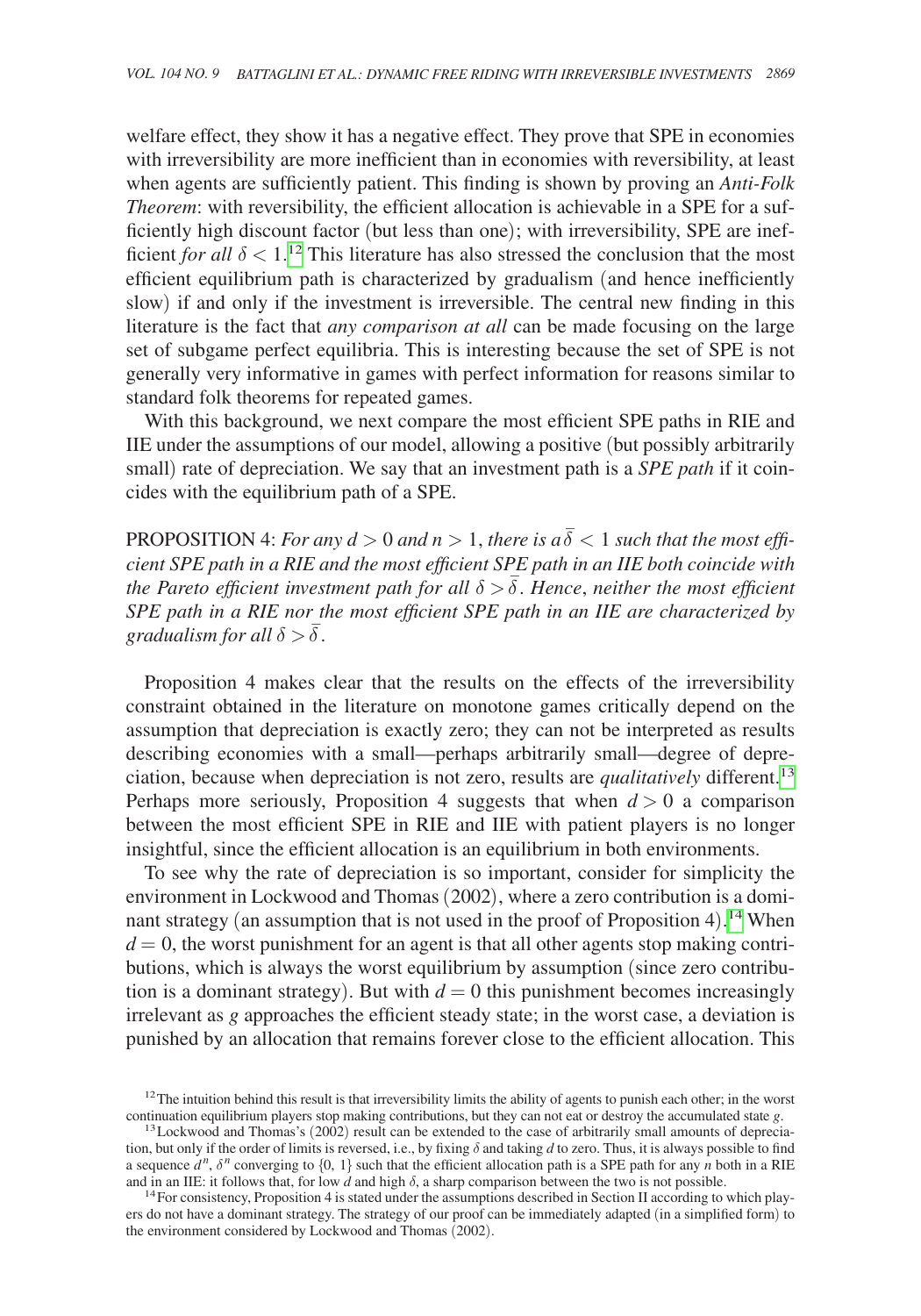is the reason why irreversibility makes it impossible to obtain an efficient allocation in Lockwood and Thomas (2002). The environment is very different if *d* is positive, even if arbitrarily small. In this case, after a deviation, the state would gradually decline and it would eventually approach zero. This convergence may certainly be slow when *d* is small; but as  $\delta \rightarrow 1$  only the long run matters, so the punishment for a deviation is sufficiently high to induce all players to make the efficient contribution.

## **V. Conclusions**

In this paper we have studied a simple model of free riding in which *n* infinitely lived agents choose between private consumption and contributions to a durable public good. We study the properties of the Markov equilibria in which contributions to the public good are irreversible. We present three main results. First, we show that, no matter what the depreciation rate is, the steady state of the best Markov equilibrium converges to the efficient level as the agents' discount factor converges to one. Second, as depreciation converges to zero, the set of steady states converges to a unique point. It follows that, when the discount factor is high and depreciation is low, all equilibrium steady states are approximately efficient. Third, however, convergence to the steady state is always inefficiently slow. From these results we conclude that, with irreversible investments, multiplicity of steady-state equilibria is not problematic when depreciation is small; and that the problem with dynamic free riding is not so much an inefficient steady state, but an inefficiently slow accumulation path. Finally, we compare these results with the more commonly studied case with reversible investment. We show that irreversibility has two effects. First, it reduces the set of equilibrium steady states that with irreversibility is strictly included in the set with reversibility if depreciation is sufficiently small. Second, and more importantly, the irreversibility constraint eliminates the inefficient equilibria which, with reversible investments, are possible for any level of depreciation, discount factor and group size.

## **REFERENCES**

- **Admati, Anat R., and Motty Perry.** 1991. "Joint Projects without Commitment." *Review of Economic Studies* 58 (2): 259–76.
- **Battaglini, Marco, and Stephen Coate.** 2007. "Inefficiency in Legislative Policy-Making: A Dynamic Analysis." *American Economic Review* 97 (1): 118–49.
	- **Battaglini, Marco, Salvatore Nunnari, and Thomas Palfrey.** 2012. "The Free Rider Problem: A Dynamic Analysis." National Bureau of Economic Research Working Paper 17926.
	- **Besley, Tim, and Torsten Persson.** 2011. *Pillars of Prosperity: The Political Economics of Development Clusters.* Princeton: Princeton University Press.
- **Compte, Olivier, and Philippe Jehiel.** 2004. "Gradualism in Bargaining and Contribution Games." *Review of Economic Studies* 71 (4): 975–1000.
- **Dockner Engelbert J., and Ngo Van Long.** 1993. "International Pollution Control: Cooperative versus Noncooperative Strategies." *Journal of Environmental Economics and Management* 25: (1) 13–29.
- **Dutta, Prajit K., and Roy Radner.** 2004. "Self-Enforcing Climate-Change Treaties." *Proceedings of the National Academy of Sciences of the United States of America* 101 (14): 5174–79.
- **Fershtman, Chaim, and Shmuel Nitzan.** 1991. "Dynamic Voluntary Provision of Public Goods." *European Economic Review* 35 (5): 1057–67.
- **Gale, Douglas.** 2001. "Monotone Games with Positive Spillovers." *Games and Economic Behavior* 37 (2): 295–320.
- **Levhari, David, and Leonard J. Mirman.** 1980. "The Great Fish War: An Example Using Cournot-Nash Solution." *Bell Journal of Economics* 11 (1): 322–34.